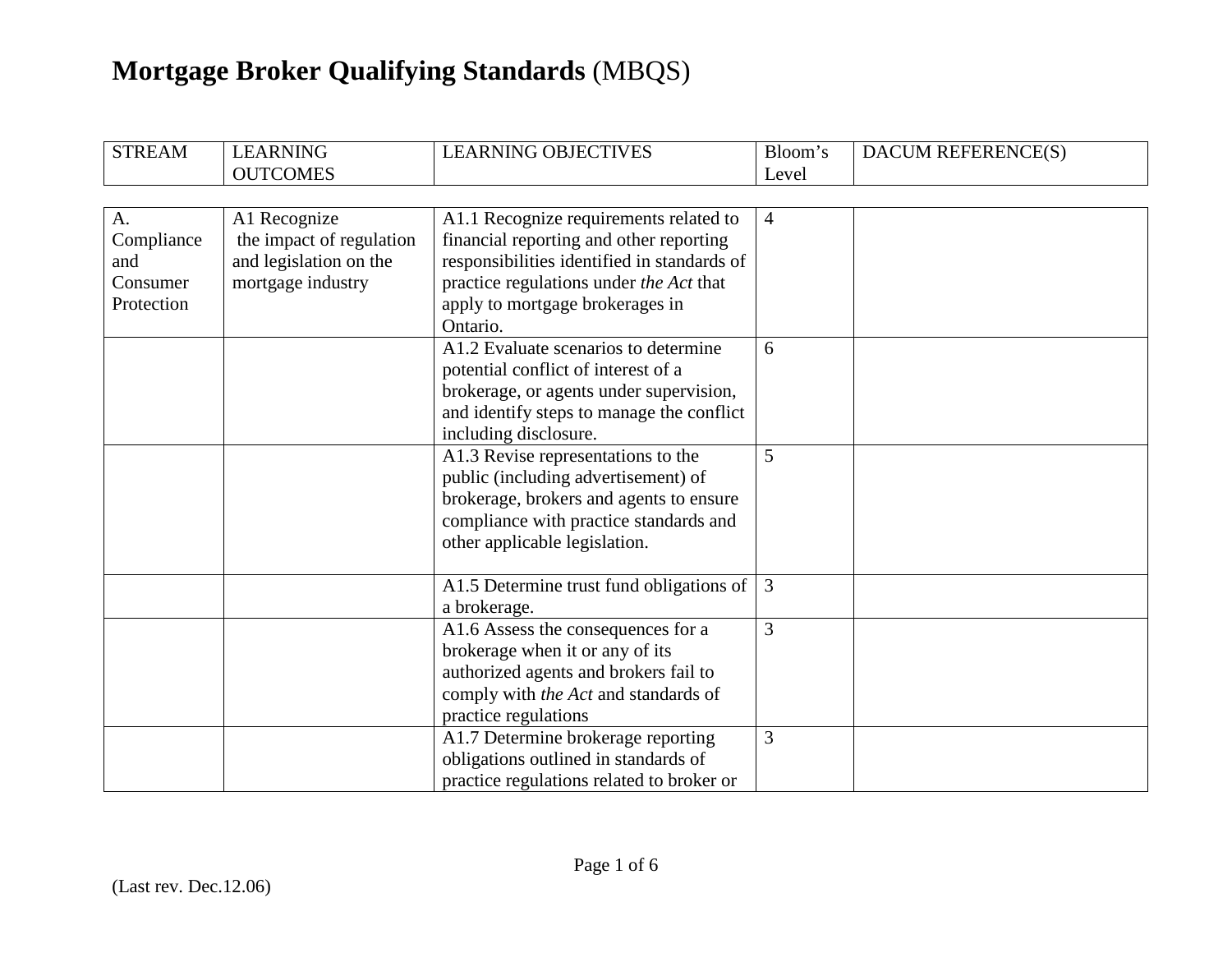| <b>STREAM</b> | <b>LEARNING</b><br><b>OUTCOMES</b>                                                                                         | <b>LEARNING OBJECTIVES</b>                                                                                                                     | Bloom's<br>Level | <b>DACUM REFERENCE(S)</b>                                                                                            |
|---------------|----------------------------------------------------------------------------------------------------------------------------|------------------------------------------------------------------------------------------------------------------------------------------------|------------------|----------------------------------------------------------------------------------------------------------------------|
|               |                                                                                                                            |                                                                                                                                                |                  |                                                                                                                      |
|               |                                                                                                                            | agent performance or licensing, and<br>principal broker designations.                                                                          |                  |                                                                                                                      |
|               |                                                                                                                            |                                                                                                                                                |                  |                                                                                                                      |
|               | A2 Analyze transactions<br>and documents of agents<br>under supervision to<br>ensure compliance and<br>consumer protection | A2.1 Evaluate a scenario to identify<br>possible fraudulent activity.                                                                          | 5                |                                                                                                                      |
|               |                                                                                                                            | A2.2 Evaluate documents that do not<br>meet compliance and consumer<br>protection standards.                                                   | 6                | D6, A6, A4, A5, A10, Knowledge:<br>"Mortgage Act, Interest Act",<br>"mortgage documentation", "basic<br>contract law |
|               |                                                                                                                            | A2.3 Recognize fraud and identify the<br>steps to take in response.                                                                            | 5                |                                                                                                                      |
|               |                                                                                                                            | A2.4 Devise a plan for implementing<br>policies and procedures to comply with<br>consumer protection and standards of<br>practice regulations. | 6                |                                                                                                                      |
|               |                                                                                                                            | A2.5 Recognize the responsibility of the<br>brokerage for files and their security<br>(including agents' files).                               | 3                |                                                                                                                      |

| B Hiring &  | B1. Select suitable   | B1.1 Discuss approaches for recruiting | B <sub>2</sub> , B <sub>4</sub> |
|-------------|-----------------------|----------------------------------------|---------------------------------|
| Supervising | agents and brokers in | suitable agents and brokers.           |                                 |
| Employees   | accordance with       |                                        |                                 |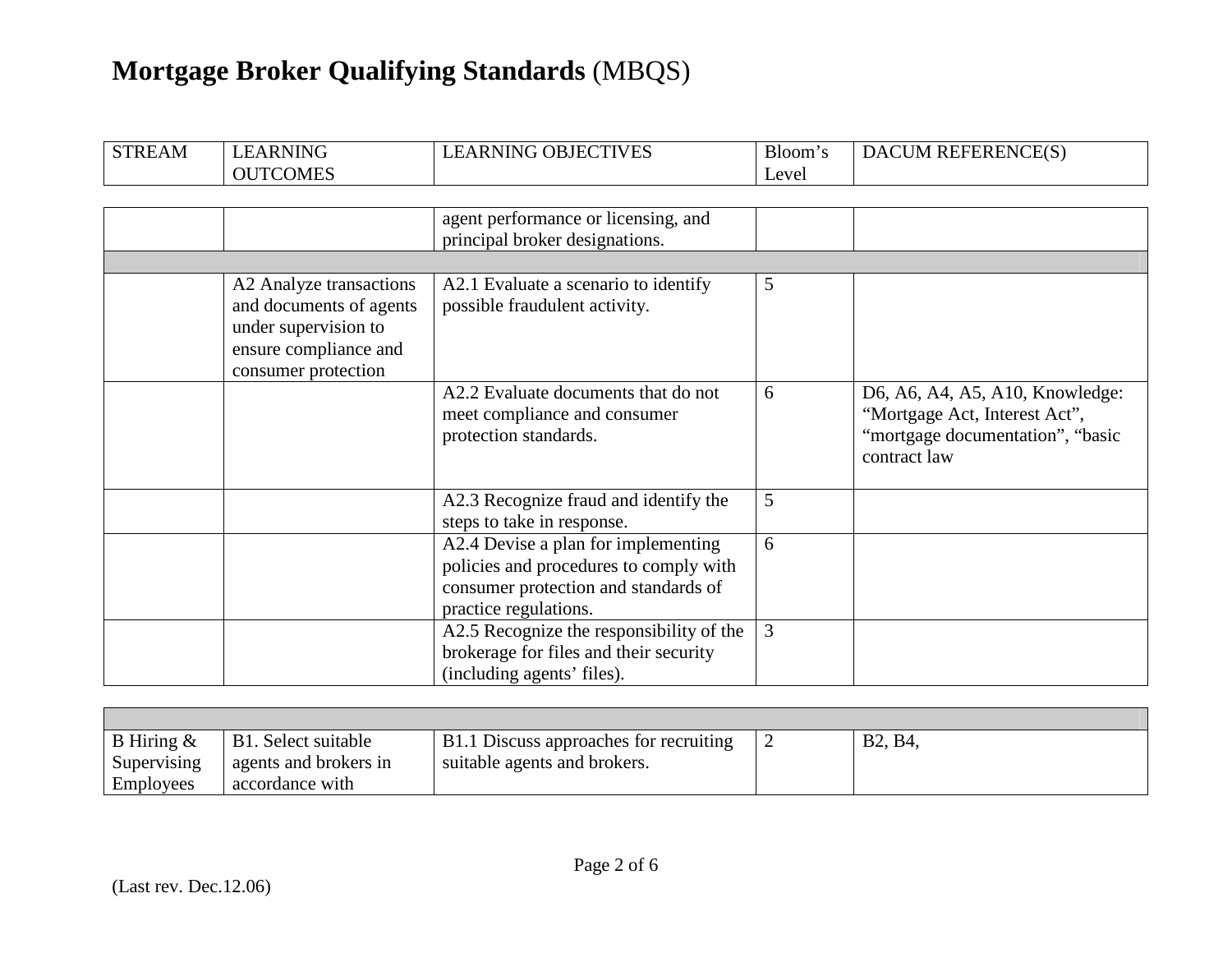| <b>STREAM</b> | <b>LEARNING</b>           | <b>LEARNING OBJECTIVES</b>            | Bloom's        | DACUM REFERENCE(S)                    |
|---------------|---------------------------|---------------------------------------|----------------|---------------------------------------|
|               | <b>OUTCOMES</b>           |                                       | Level          |                                       |
|               |                           |                                       |                |                                       |
|               | licensing requirements    |                                       |                |                                       |
|               |                           | B1.2 Perform background checks to     | $\overline{4}$ | <b>B1, B3</b>                         |
|               |                           | determine who are suitable agents and |                |                                       |
|               |                           | brokers as per the Act.               |                |                                       |
|               |                           | B1.3 Make hiring decisions based on   | 5              |                                       |
|               |                           | licensing requirements as per the Act |                |                                       |
|               |                           | and regulations.                      |                |                                       |
|               |                           |                                       |                |                                       |
| B. Hiring and | B2 Supervise agents and   | B2.1 Describe professional behaviours | 3              | Attitude: "professionalism". From     |
| Supervising   | brokers to facilitate     | and ethical attitudes expected of     |                | the Act: eligibility for registration |
| Employees     | compliance with           | mortgage brokers and agents.          |                | requirements are honesty, integrity,  |
|               | legislation and corporate |                                       |                | respect for the law and financial     |
|               | policies and procedures   |                                       |                | responsibility                        |
|               |                           | B2.2 Evaluate a situation in which an | 6              |                                       |
|               |                           | agent or broker may be acting         |                |                                       |
|               |                           | unethically and determine appropriate |                |                                       |
|               |                           | action.                               |                |                                       |
|               |                           | B2.3 Describe the management cycle    | $\overline{2}$ | B13, B14                              |
|               |                           | from hiring through to termination.   |                |                                       |
|               |                           | B2.4 Assess sources of current        | 3              | B13, B14, Skill: "knowledge           |
|               |                           | information related to professional   |                | transfer"                             |
|               |                           | development for the industry.         |                |                                       |
|               |                           | B2.5 Appraise agents and brokers      | 6              | A1, A2, A4, A5, A10, D5, B11, B15     |
|               |                           | regarding adherence and compliance to |                | Knowledge: "knowledge of the law      |
|               |                           | standards of practice regulations.    |                | (ACT) and other laws                  |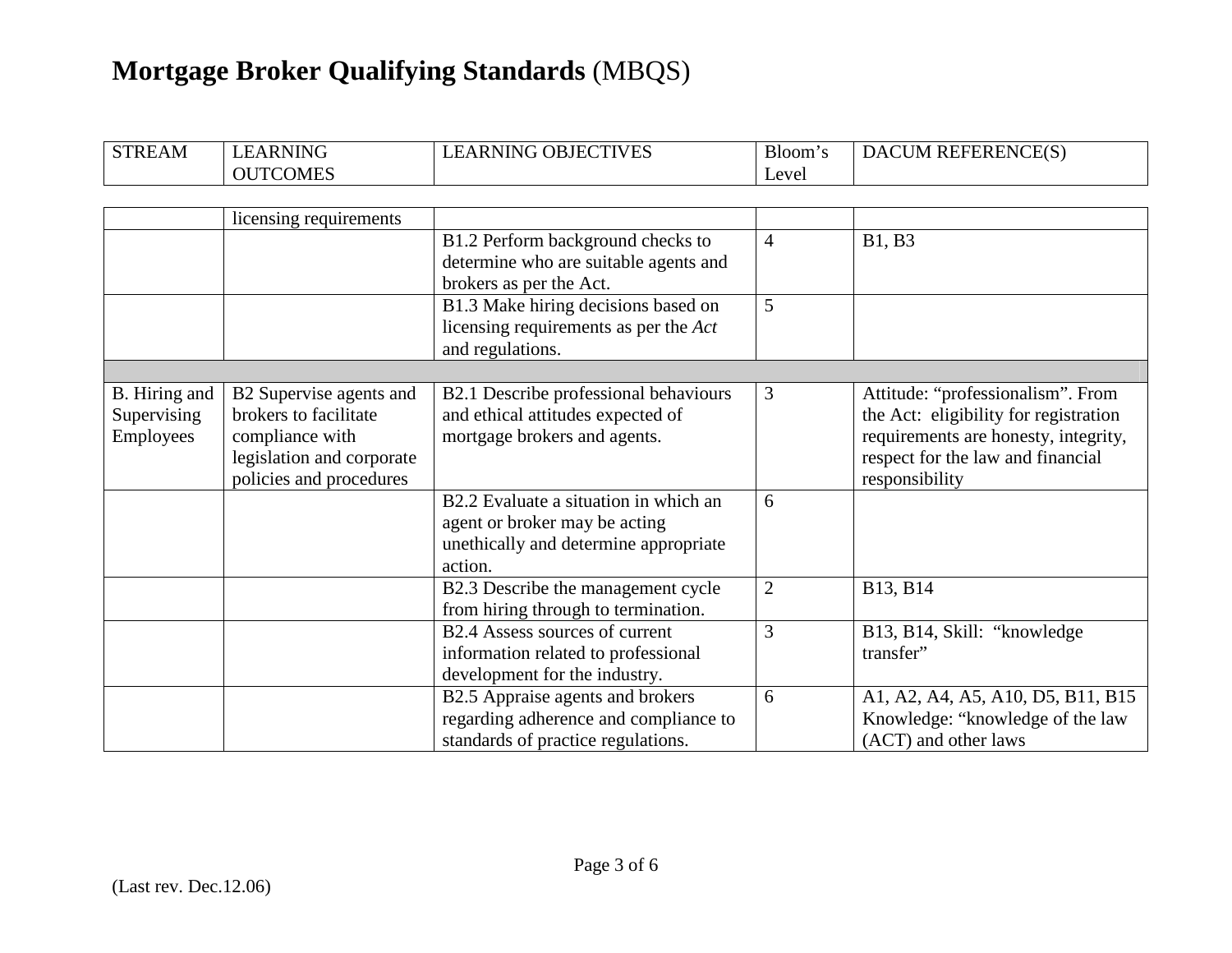| <b>STREAM</b> | LEARNING        | <b>LEARNING OBJECTIVES</b> | <b>Bloom</b> | DACUM REFERENCE(S) |
|---------------|-----------------|----------------------------|--------------|--------------------|
|               | <b>OUTCOMES</b> |                            | Level        |                    |

|                                                    | B2 Supervise agents and<br>brokers to facilitate<br>compliance with<br>legislation and corporate<br>policies and procedures.<br>(cont.) | B2.6 Devise a plan to provide support to<br>agents.                                                                                                                          | 5      |                                                                                       |
|----------------------------------------------------|-----------------------------------------------------------------------------------------------------------------------------------------|------------------------------------------------------------------------------------------------------------------------------------------------------------------------------|--------|---------------------------------------------------------------------------------------|
|                                                    |                                                                                                                                         | B2.7 Analyze the behaviour of agents<br>and brokers to evaluate compliance with<br>standards of practice regulations and<br>consumer protection requirements.                | 5      | A1, A4, A5, A10, knowledge:<br>"knowledge of the law (Act) and<br>other laws" D5, B11 |
|                                                    |                                                                                                                                         | B2.8 Devise a plan to correct<br>weaknesses related to standards of<br>practice regulations and consumer<br>protection requirements.                                         | 5      | B11, A2                                                                               |
| C. Company<br>Systems,<br>Policies &<br>Procedures | C1 Employ planning<br>strategies to address the<br>legal requirements and<br>the company's<br>obligations to the<br>consumer.           | C1.1 Review accountability to the<br>regulator in relation to the management<br>and operation of the brokerage.                                                              | 3      | D <sub>5</sub>                                                                        |
|                                                    |                                                                                                                                         | C1.2 Evaluate a plan for implementing<br>policies and procedures designed to<br>ensure compliance with standards of<br>practice regulations.<br>C1.3 Determine a brokerage's | 5<br>3 | C <sub>5</sub>                                                                        |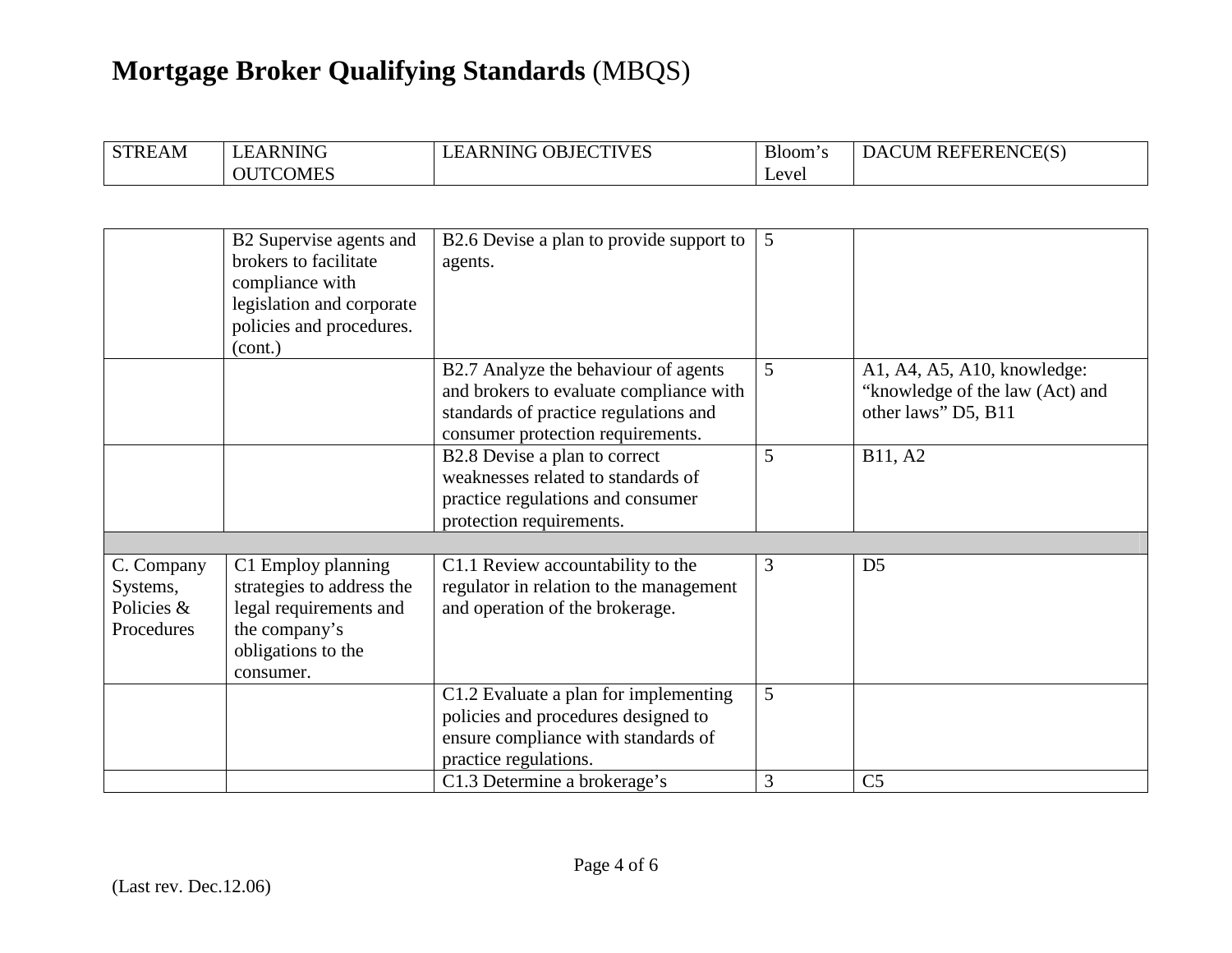| <b>STREAM</b> | <b>LEARNING</b>                | <b>LEARNING OBJECTIVES</b>                | Bloom's        | DACUM REFERENCE(S) |
|---------------|--------------------------------|-------------------------------------------|----------------|--------------------|
|               | <b>OUTCOMES</b>                |                                           | Level          |                    |
|               |                                |                                           |                |                    |
|               |                                | accounting system requirements to         |                |                    |
|               |                                | comply with regulations.                  |                |                    |
|               |                                | C1.4 Discuss methods used to ensure       | $\overline{2}$ |                    |
|               |                                | compliance of the brokerage and each      |                |                    |
|               |                                | broker and agent with the Act and         |                |                    |
|               |                                | Regulations.                              |                |                    |
|               |                                | C1.5 Determine the internal policies that | $\overline{5}$ |                    |
|               |                                | should be in place to deal with and       |                |                    |
|               |                                | document complaints.                      |                |                    |
|               |                                | C1.6 Determine the policies that can be   | 5              |                    |
|               |                                | implemented to verify the identity of the |                |                    |
|               |                                | borrower, lender and investor and the     |                |                    |
|               |                                | accuracy of information contained in      |                |                    |
|               |                                | mortgage documents to prevent fraud       |                |                    |
|               |                                | and ensure the protection of borrower,    |                |                    |
|               |                                | lender and investor                       |                |                    |
|               |                                |                                           |                |                    |
| D.            | D1. Oversee applications       | D1.1 Submit applications in accordance    | 3              |                    |
| Applications  | submitted by agents and        | with institutional or private (as         |                |                    |
|               | brokers under                  | applicable) lender requirements.          |                |                    |
|               | supervision.                   |                                           |                |                    |
|               |                                | D1.2 Ensure that applications are         | 5              |                    |
|               |                                | completed in a manner that enables        |                |                    |
|               |                                | lenders to make an informed decision.     |                |                    |
|               | D <sub>2</sub> . Ensure that a | D2.1 Analyze private and syndication      | 5              |                    |
|               | commitment is obtained         | mortgage applications.                    |                |                    |
|               | from an appropriate            |                                           |                |                    |